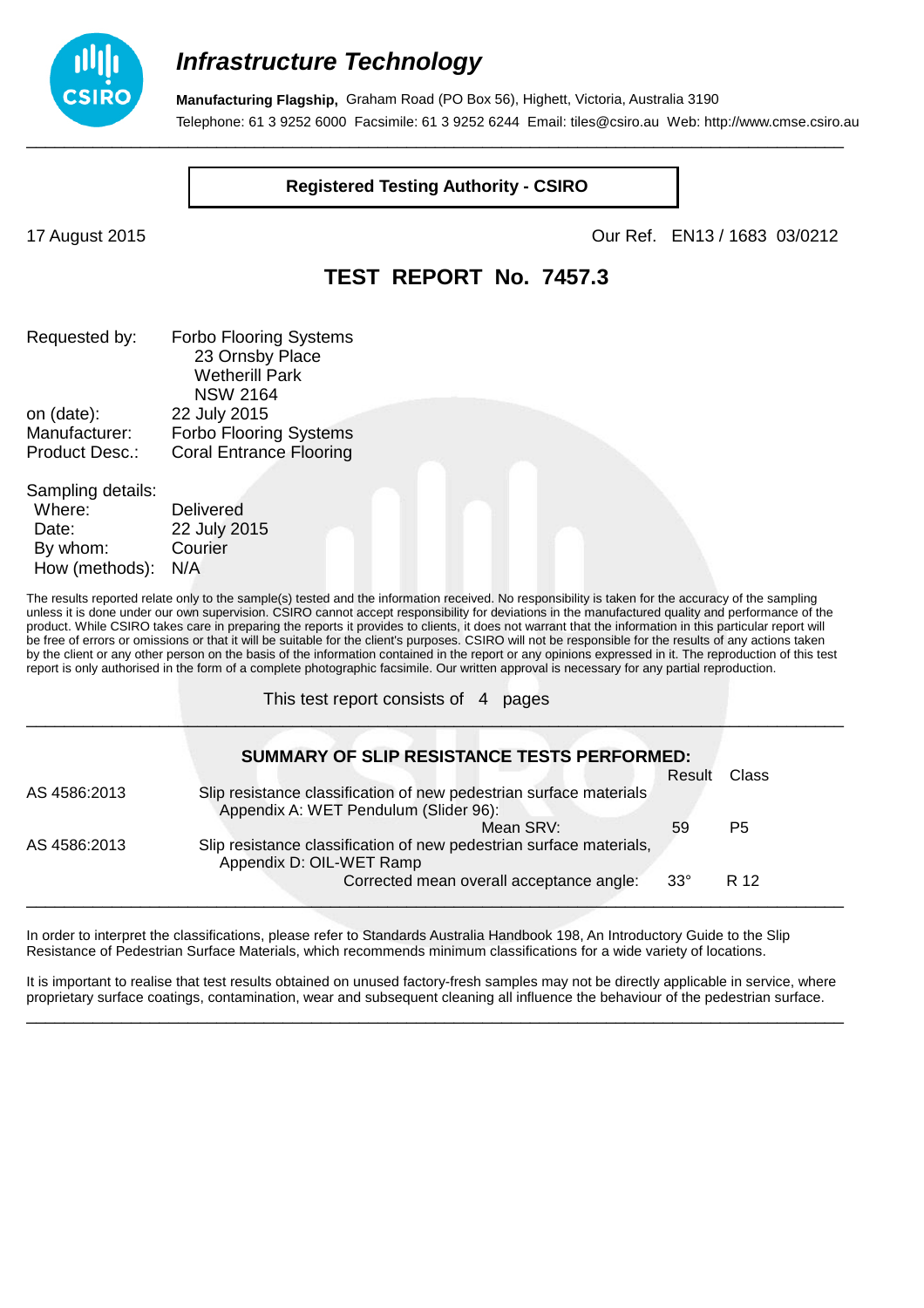

**Manufacturing Flagship,** Graham Road (PO Box 56), Highett, Victoria, Australia 3190 Telephone: 61 3 9252 6000 Facsimile: 61 3 9252 6244 Email: tiles@csiro.au Web: http://www.cmse.csiro.au

REPORT NO: 7457.3 Page 2 of 4 ISSUE DATE: 17 August 2015<br>MANUFACTURER: Forbo Flooring 9 Forbo Flooring Systems PRODUCT DESC: Coral Entrance Flooring

#### **SLIP RESISTANCE CLASSIFICATION OF NEW PEDESTRIAN SURFACE MATERIALS**

\_\_\_\_\_\_\_\_\_\_\_\_\_\_\_\_\_\_\_\_\_\_\_\_\_\_\_\_\_\_\_\_\_\_\_\_\_\_\_\_\_\_\_\_\_\_\_\_\_\_\_\_\_\_\_\_\_\_\_\_\_\_\_\_\_\_\_\_\_\_\_\_\_\_\_\_\_\_\_\_\_\_\_\_\_\_

#### **WET PENDULUM TEST METHOD**

| TEST CARRIED OUT IN ACCORDANCE WITH<br>AS 4586:2013 (Appendix A) |                                                                                                       |                                                                 |                |                |                | Test Date:                                                                                             | 17 August 2015 |  |
|------------------------------------------------------------------|-------------------------------------------------------------------------------------------------------|-----------------------------------------------------------------|----------------|----------------|----------------|--------------------------------------------------------------------------------------------------------|----------------|--|
| RESULTS:                                                         | Location:                                                                                             | Slip Resistance Laboratory<br>Unfixed<br>Deionized water<br>23C |                |                |                | Slider used: 96<br>Conditioned with grade P400 paper, dry<br>and Imperial Lapping Film Grade 3MIC, wet |                |  |
|                                                                  | Sample:<br>Cleaning:<br>Temperature:                                                                  |                                                                 |                |                |                |                                                                                                        |                |  |
|                                                                  | Pendulum Friction Tester: Stanley (S/N: 0312, calibrated 03/06/2014)<br>Test conducted by: Andy Giang |                                                                 |                |                |                |                                                                                                        |                |  |
|                                                                  |                                                                                                       | Specimen                                                        | 2              | 3              | $\overline{4}$ | 5                                                                                                      |                |  |
|                                                                  | Last 3 swings (BPN)                                                                                   | 57<br>57<br>57                                                  | 58<br>57<br>57 | 60<br>60<br>59 | 60<br>60<br>60 | 60<br>60<br>60                                                                                         |                |  |
| <b>Averages</b>                                                  |                                                                                                       | 57                                                              | 57             | 60             | 60             | 60<br><b>Mean SRV:</b>                                                                                 | 59             |  |
|                                                                  |                                                                                                       |                                                                 |                |                |                | <b>CLASS:</b>                                                                                          | P <sub>5</sub> |  |

Where products are to be used in wet barefoot areas, it is more appropriate to test to Appendix C of AS 4586 (which is technically equivalent to DIN 51097).

\_\_\_\_\_\_\_\_\_\_\_\_\_\_\_\_\_\_\_\_\_\_\_\_\_\_\_\_\_\_\_\_\_\_\_\_\_\_\_\_\_\_\_\_\_\_\_\_\_\_\_\_\_\_\_\_\_\_\_\_\_\_\_\_\_\_\_\_\_\_\_\_\_\_\_\_\_\_\_\_\_\_\_\_\_\_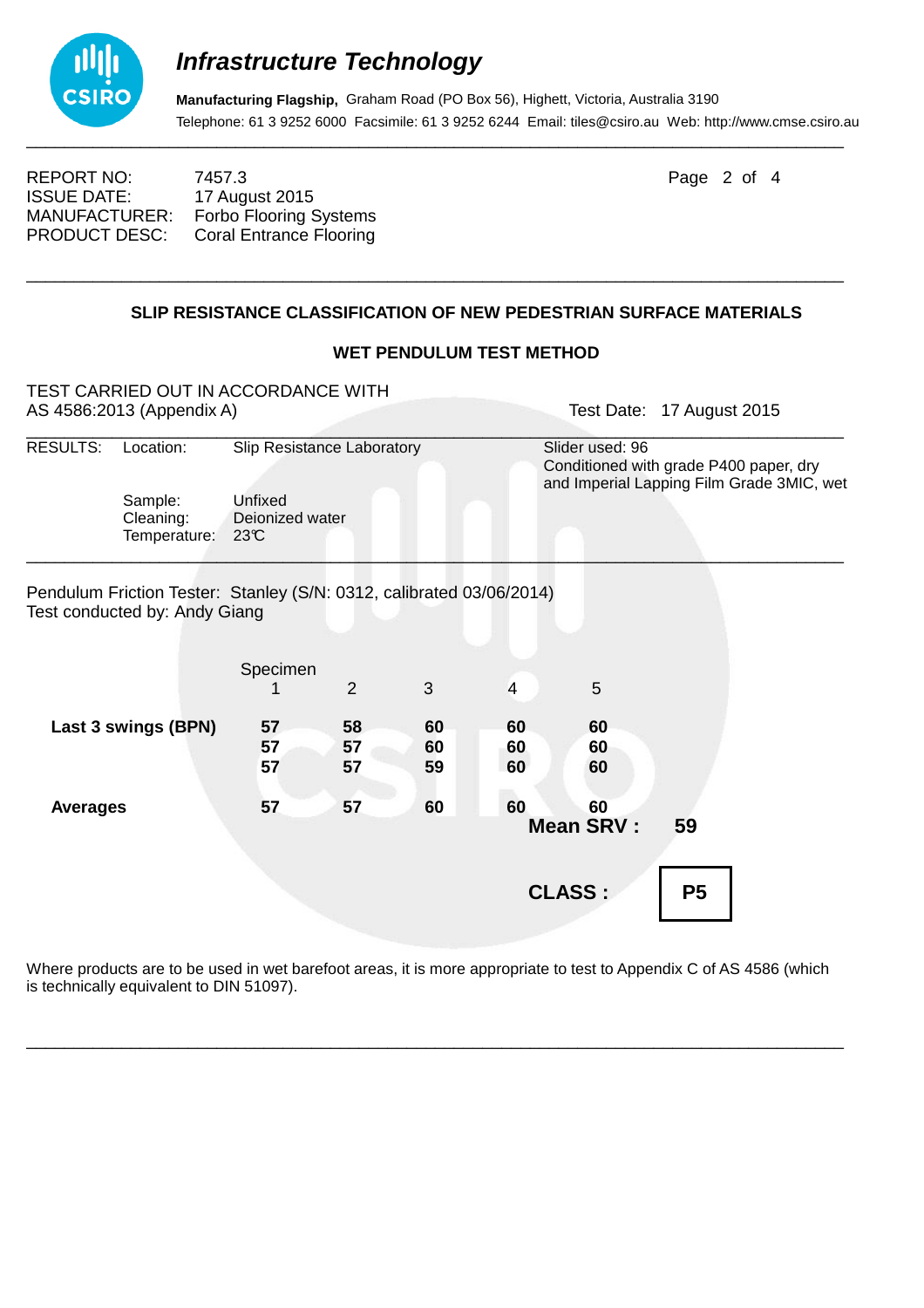

**Manufacturing Flagship,** Graham Road (PO Box 56), Highett, Victoria, Australia 3190 Telephone: 61 3 9252 6000 Facsimile: 61 3 9252 6244 Email: tiles@csiro.au Web: http://www.cmse.csiro.au

REPORT NO: 7457.3 Page 3 of 4 ISSUE DATE: 17 August 2015<br>MANUFACTURER: Forbo Flooring 9 Forbo Flooring Systems PRODUCT DESC: Coral Entrance Flooring

#### **SLIP RESISTANCE CLASSIFICATION OF NEW PEDESTRIAN SURFACE MATERIALS**

\_\_\_\_\_\_\_\_\_\_\_\_\_\_\_\_\_\_\_\_\_\_\_\_\_\_\_\_\_\_\_\_\_\_\_\_\_\_\_\_\_\_\_\_\_\_\_\_\_\_\_\_\_\_\_\_\_\_\_\_\_\_\_\_\_\_\_\_\_\_\_\_\_\_\_\_\_\_\_\_\_\_\_\_\_\_

#### **OIL-WET RAMP TEST METHOD**

| TEST CARRIED OUT IN ACCORDANCE WITH<br>AS 4586:2013 (Appendix D) | Test Date: 23 July 2015   |  |  |  |
|------------------------------------------------------------------|---------------------------|--|--|--|
| Slip Resistance Laboratory<br>Location:                          | Test conducted by: KH, AG |  |  |  |
| Sample Fixed                                                     |                           |  |  |  |
| Joint width: 0 mm                                                |                           |  |  |  |
| Surface structure:<br>1 Smooth<br>[X ] Profiled<br>] Structured  |                           |  |  |  |
| <b>RESULTS</b>                                                   |                           |  |  |  |
| Corrected mean overall acceptance angle:<br>33 <sup>°</sup>      |                           |  |  |  |
| <b>Displacement space:</b><br>not tested                         |                           |  |  |  |
| <b>CLASSIFICATION:</b>                                           |                           |  |  |  |
| <b>Slip Resistance Assessment Group:</b>                         | R 12                      |  |  |  |
| <b>Displacement Space Assessment Group:</b>                      |                           |  |  |  |
|                                                                  |                           |  |  |  |

\_\_\_\_\_\_\_\_\_\_\_\_\_\_\_\_\_\_\_\_\_\_\_\_\_\_\_\_\_\_\_\_\_\_\_\_\_\_\_\_\_\_\_\_\_\_\_\_\_\_\_\_\_\_\_\_\_\_\_\_\_\_\_\_\_\_\_\_\_\_\_\_\_\_\_\_\_\_\_\_\_\_\_\_\_\_

Test shoe used: Uvex Athletic